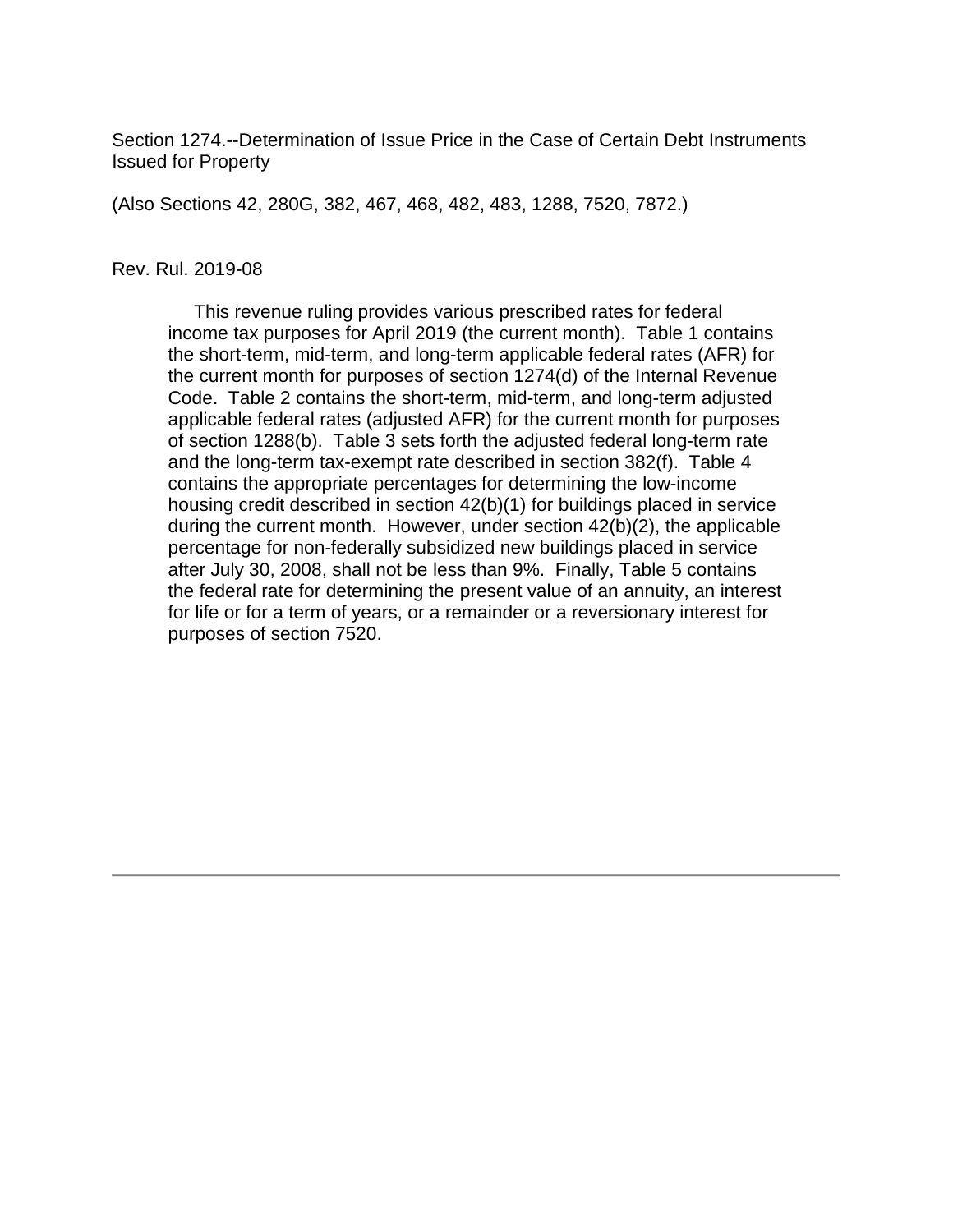### REV. RUL. 2019-08 TABLE 1

# Applicable Federal Rates (AFR) for April 2019

|                                                                 | <b>Period for Compounding</b>                      |                                                    |                                                    |                                                    |  |  |
|-----------------------------------------------------------------|----------------------------------------------------|----------------------------------------------------|----------------------------------------------------|----------------------------------------------------|--|--|
|                                                                 | Annual                                             | Semiannual                                         | <b>Quarterly</b>                                   | <b>Monthly</b>                                     |  |  |
|                                                                 | Short-term                                         |                                                    |                                                    |                                                    |  |  |
| AFR<br>110% AFR<br>120% AFR<br>130% AFR                         | 2.52%<br>2.77%<br>3.02%<br>3.28%                   | 2.50%<br>2.75%<br>3.00%<br>3.25%                   | 2.49%<br>2.74%<br>2.99%<br>3.24%                   | 2.49%<br>2.73%<br>2.98%<br>3.23%                   |  |  |
|                                                                 |                                                    | Mid-term                                           |                                                    |                                                    |  |  |
| AFR<br>110% AFR<br>120% AFR<br>130% AFR<br>150% AFR<br>175% AFR | 2.55%<br>2.80%<br>3.06%<br>3.32%<br>3.84%<br>4.48% | 2.53%<br>2.78%<br>3.04%<br>3.29%<br>3.80%<br>4.43% | 2.52%<br>2.77%<br>3.03%<br>3.28%<br>3.78%<br>4.41% | 2.52%<br>2.76%<br>3.02%<br>3.27%<br>3.77%<br>4.39% |  |  |
|                                                                 | Long-term                                          |                                                    |                                                    |                                                    |  |  |
| AFR<br>110% AFR<br>120% AFR<br>130% AFR                         | 2.89%<br>3.18%<br>3.47%<br>3.76%                   | 2.87%<br>3.16%<br>3.44%<br>3.73%                   | 2.86%<br>3.15%<br>3.43%<br>3.71%                   | 2.85%<br>3.14%<br>3.42%<br>3.70%                   |  |  |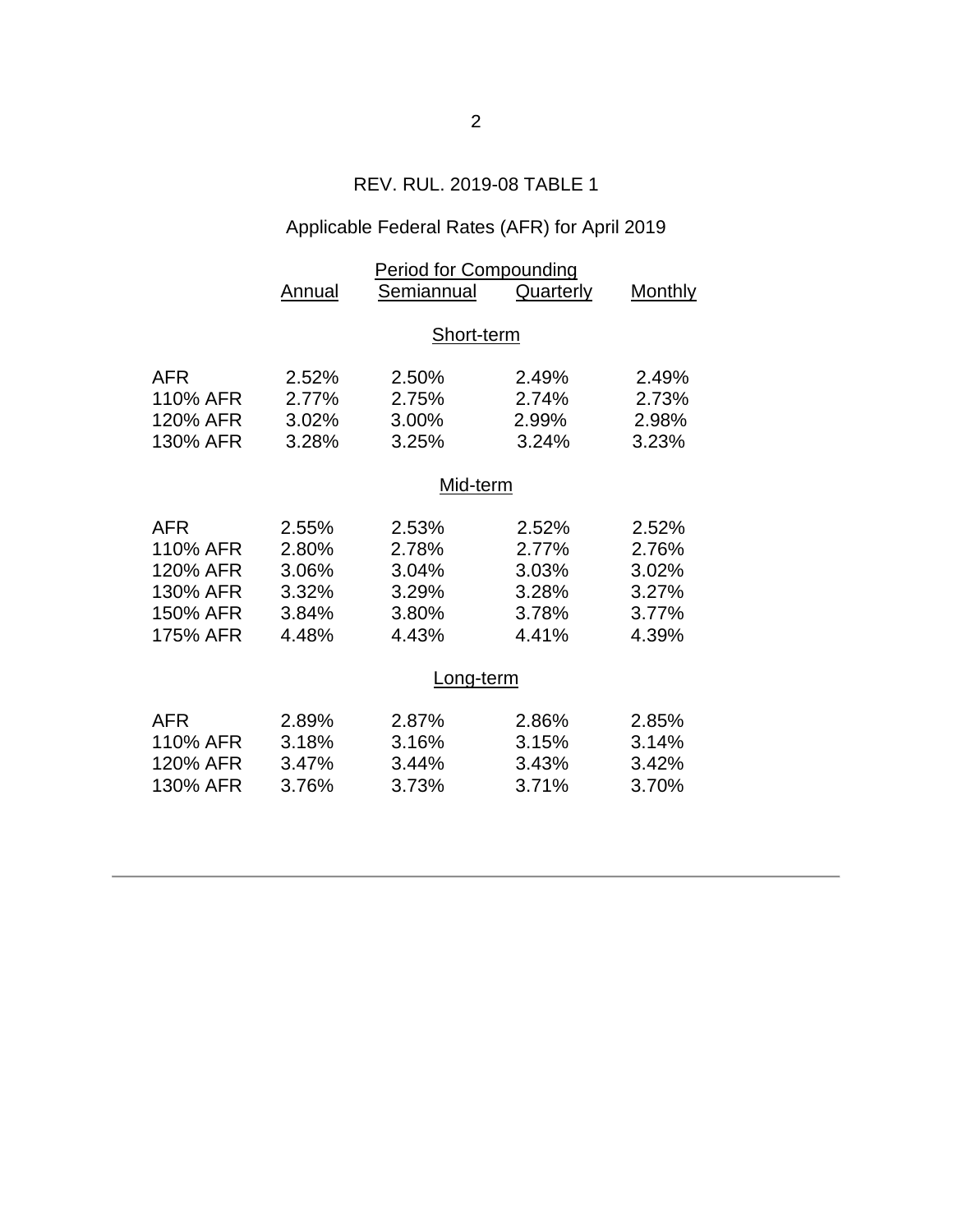#### REV. RUL. 2019-08 TABLE 2

## Adjusted AFR for April 2019

|                            | Period for Compounding |            |           |         |  |
|----------------------------|------------------------|------------|-----------|---------|--|
|                            | Annual                 | Semiannual | Quarterly | Monthly |  |
| Short-term<br>adjusted AFR | 1.91%                  | 1.90%      | $1.90\%$  | 1.89%   |  |
| Mid-term<br>adjusted AFR   | 1.93%                  | 1.92%      | 1.92%     | 1.91%   |  |
| Long-term<br>adjusted AFR  | 2.19%                  | 2.18%      | 2.17%     | 2.17%   |  |

## REV. RUL. 2019-08 TABLE 3

| Rates Under Section 382 for April 2019                                                                                                                                               |          |
|--------------------------------------------------------------------------------------------------------------------------------------------------------------------------------------|----------|
| Adjusted federal long-term rate for the current month                                                                                                                                | 2.19%    |
| Long-term tax-exempt rate for ownership changes during the<br>current month (the highest of the adjusted federal long-term<br>rates for the current month and the prior two months.) | $2.20\%$ |

## REV. RUL. 2019-08 TABLE 4